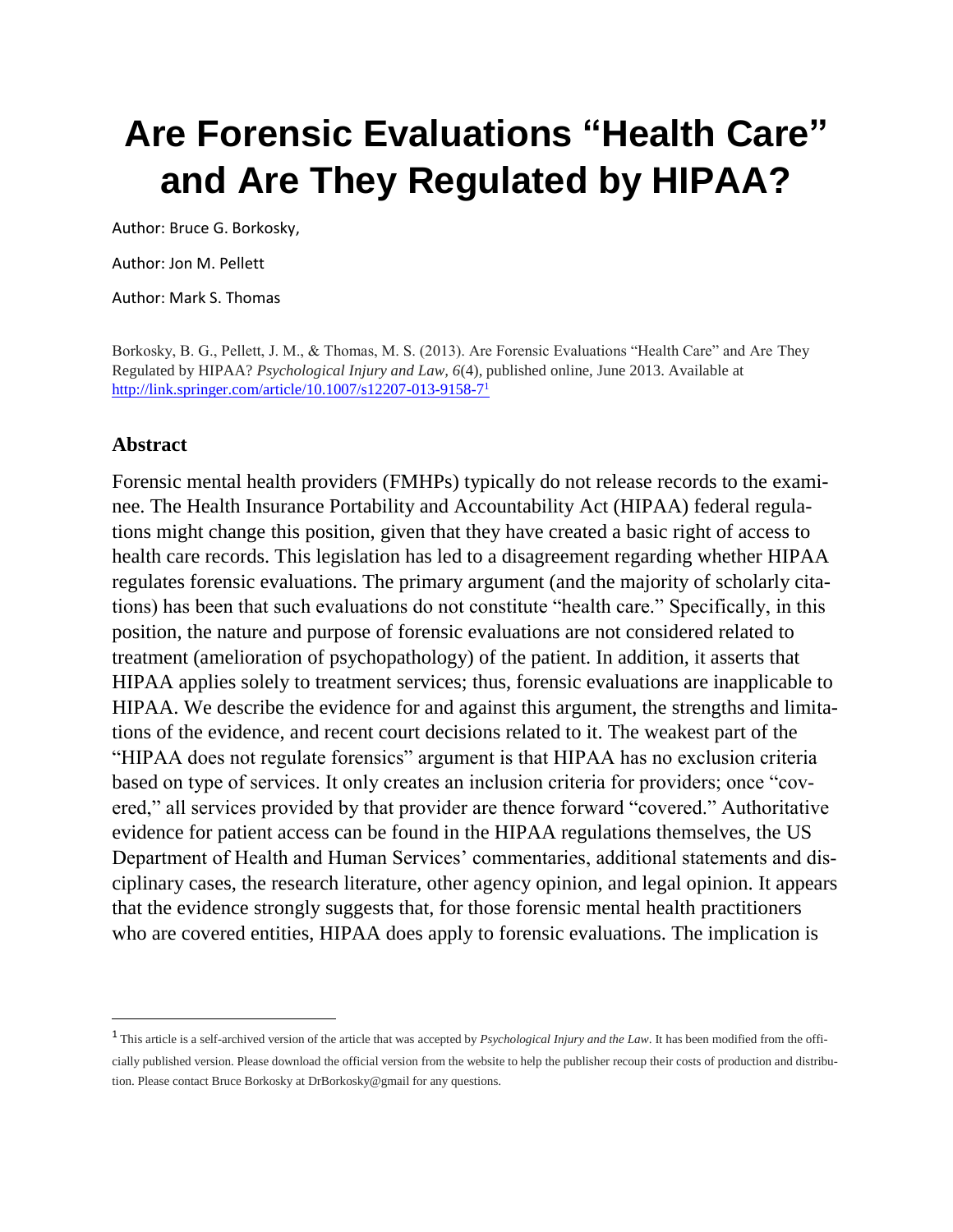that FMHPs potentially face various federal, state, and civil sanctions for refusing to permit patient access to records.

#### **Introduction**

Forensic mental health providers (FMHPs) sometimes refuse to release records to evaluees (Bush, Connell, Denny, 2006b), third parties (Bush & Martin, 2006a, Barsky & Gould, 2002; Bush & Martin, 2006a; Frankel & Alban, 2011), the courts (Lees-Haley & Courtney, 2000), non-psychologists (Kaufmann, 2005), and attorneys (Lees-Haley, Courtney, & Dinkins, 2005), sometimes enlisting the Court in their efforts (Beal, 2010), although courts are rarely supportive (Stiles & Petrila, 2011). Denial of access is a top Health Insurance Portability and Accountability Act<sup>i</sup> (HIPAA) complaint against healthcare providers (Tossell, Stewart, & Goldman, 2006) and is the top such complaint defended by the American Psychiatric Association<sup>2</sup>.

It has been an ongoing controversy, at least since release of the 1992 APA Ethical Principles (COPTAA, 1996; Erard, 2004; Lees-Haley & Courtney, 2000). Refusing patient access appears to be common practice / the majority view (Fisher, 2009), as expressed by recent comments on forensic listservs<sup>3</sup>. The reason(s) for this view are unclear, but we do note that patient access rights are a recent phenomenon. We have described various arguments for and against patient access and the rise of patient access rights (Borkosky, Pellet, & Thomas, *unpublished manuscript*). The current APA Forensic Specialty Guidelines echo this ethos, ascribing the right of access to the referral source: "…forensic examinees typically are not provided access to the forensic practitioner's records without the consent of the retaining party…" and "…access to records by anyone other than the retaining party is governed…by explicit consent of the retaining party" (APA, 2013, guideline 8.02.)

The APA Forensic Specialty Guidelines (APA, 2013, guideline 8.03) and the Forensic Psychiatric Ethics (AAPL, 2005) (Guideline IV) suggest that FMHPs include collateral information as a source of data. If FMHPs refuse to provide evaluation records to professionals providing subsequent services, the quality of treatment and/or evaluative opinion might be negatively affected.

Ethics codes are of little help to FMHPs in arriving at decisions about the issue at hand because the guidelines appear to offer conflicting advice. For example, the 2002 APA

l

<sup>2</sup> Vanderpool, Donna, PRMS, personal communication, 6/25/2013

<sup>3</sup> [psylaw-l@listserv.unl.edu,](mailto:psylaw-l@listserv.unl.edu) [bestinterests-talk@lists.washlaw.edu,](mailto:bestinterests-talk@lists.washlaw.edu) [FORENSICNP@listserv.ua.edu](mailto:FORENSICNP@listserv.ua.edu)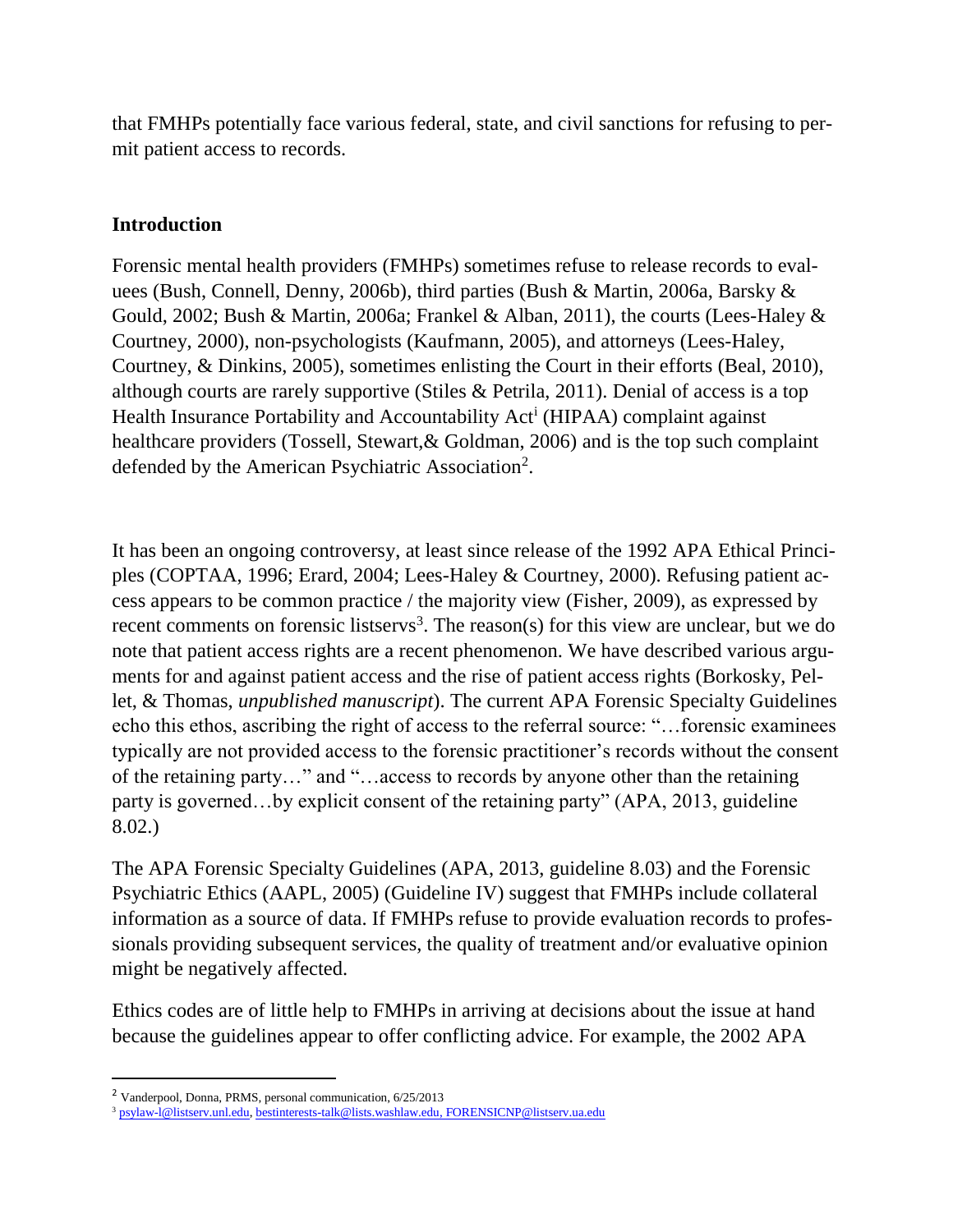Ethics Code (APA, 2002) both does not prohibit FMHPs from withholding records (Standard 4.05), yet requires them to release test data (Standard 9.04).<sup>4</sup> One interpretation might be that psychologists must release test data, but are permitted to withhold reports, consent forms, and financial records, a view that seems both logically inconsistent and ethically unjustifiable.

In contrast, confidentiality of patient records and avoidance of confidentiality breaches (a concept originally set out by Hippocrates) has been one of the primary foci of the mental health profession (Cameron & Shepel, 1981; DeKraai & Sales, 1984). Requirements to release records, pursuant to patient authorization, have received relatively little attention. Furthermore, the inception of Health Insurance Portability and Accountability Act (HIPAA) regulation has increased both concerns and confusion over privacy of health care records (Bush, Connell, & Denney, 2006a; Bush & Martin, 2006a, b; Stiles & Petrila, 2011). Gold et al. stated, "One practice, associated with employment-related evaluations, affected by HIPAA in ways that are not yet entirely clear, involves evaluees' access to reports" (Gold et al., 2008, p. 1880). "The privacy rule has also caused confusion concerning the extent to which it applies to forensic services" (Bennett et al., 2006). For FMHPs, HIPAA could mean a new examinee right and lead to a change in traditional practice; in fact, denial of access continues to be one of the top five complaints (alleging violations of HIPAA health information privacy rights by covered entities) raised with US Department of Health and Human Services (HHS) (Tossell, Stewart,& Goldman, 2006).

In contrast, many FMHPs do not view HIPAA as increasing patient rights; they seem to "…use the rules to avoid disclosure, especially to counter malpractice claims …," despite the fact that "…courts typically have not supported such use of the rule…" (Stiles & Petrila, 2011, p. 350).<sup>5</sup> Likewise, in our discussions with other FMHPs, their focus has been almost entirely on various methods to avoid giving patients access to their records.

FMHPs who perform psychological injury evaluations are often confronted with issues of records release, both as a part of discovery and subsequent to the disposition of a case. Examinees may request release to a subsequent evaluator or treating source or may simply request their own copy of the records. For those practitioners who are HIPAA covered entities, refusal to comply with a records request may result in HIPAA violations. FMHPs may find themselves in violation of state statutes that mirror HIPAA requirements.<sup>6</sup>

 $\overline{a}$ 

<sup>&</sup>lt;sup>4</sup> Assuming no "substantial harm or misuse or misrepresentation of the data."

<sup>5</sup> e.g., US v. Zamora, 408 F.Supp.2d 295 (SD Tx. 2006); Protection & Advocacy System v. Freudenthal, 412 F.Supp.2d 1121 (D. Wy. 2006); US v. Grace, 401 F.Supp.2d 1103 (D. Mont. 2005).

 $6$  A survey of state statutes found patient access rights in all but three (Iowa, North Carolina, and Wyoming).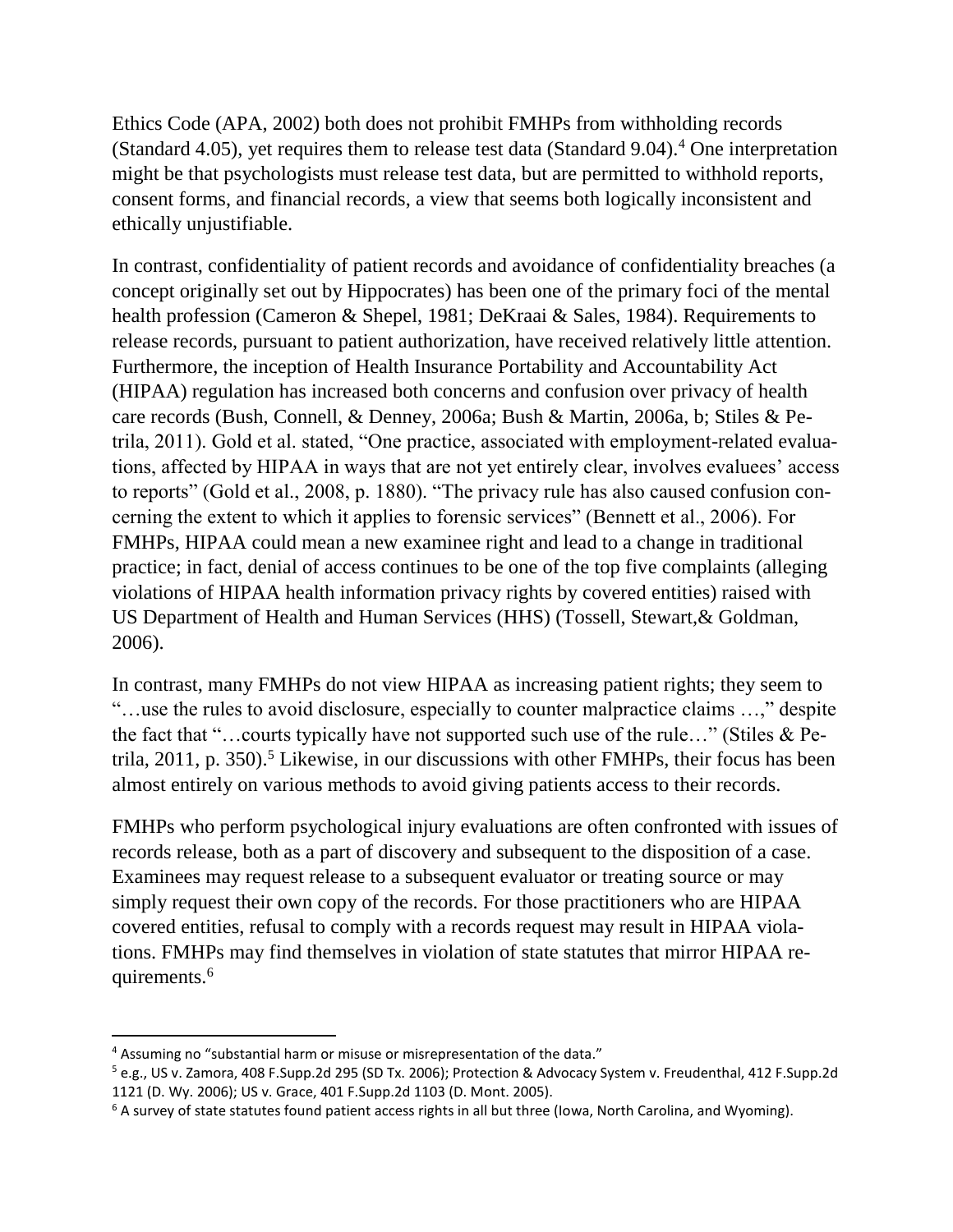The present paper investigates whether forensic evaluations are regulated by, or exempt from, HIPAA. The evidence supports the conclusion that HIPAA regulates forensic evaluations and so mandates an examinee's right to records. As such, it appears that HIPAA requires FMHPs to produce a copy of the records, at the examinee's request, or risk violating legal requirements governing their fields, and all the attendant risks.

## **The Arguments For Exemption From HIPAA**

Connell and Koocher (2003) are most often cited as the original source of the "not HIPAA" argument. The authors argued that HIPAA might not<sup>7</sup> apply to forensic evaluations because such services are not "health care" (as defined by HIPAA), reasoning that:

- (a) The purpose of the evaluation is not "treatment focused."
- (b) The payment source is not a health insurance plan.
- (c) The evaluation is requested by a third party.

 $\overline{\phantom{a}}$ 

Bush and his coauthors are the most prolific citers (Bush, 2007, 2008; Bush et al., 2006a, b; Bush, Connell, & Denney, 2006b; Bush, Grote, Johnson-Greene, & Macartney-Filgate, 2008; Bush & Lees-Haley, 2005; Bush, MacAllister, & Goldberg, 2012; Bush & Martin, 2005, 2006a, b, 2010; Bush & NAN Policy & Planning Committee, 2005; Rapp, Ferber, & Bush, 2008). Others (Blase, 2008; Chadda & Stein, 2005; Foote & Goodman-Delahunty, 2005; Kane & Dvoskin, 2011; Lewis et al. 2006; Pickar & Kahn, 2011; Stock, 2006) also cite Connell and Koocher (2003). Others assert that examinees are "not patients" (Blase, 2008) or that forensic evaluations are "not health care" (Malina, Nelson, & Sweet, 2005) and that HIPAA is itself wrong headed because there are potentially negative consequences to release of records (Smith & Evans, 2004). This view has been articulated as: "because such records and reports are not generated within a treatment relationship, and no clinical treatment is provided, psychiatrists generally have not considered them to be medical records in the traditional sense that could be accessed solely at the evaluee's request" (Gold & Metzner, 2006, p. 1880).

At the inception of HIPAA regulation, the Veterans Benefit Administration (VBA) argued that Compensation and Pension (C&P) evaluations were not regulated by HIPAA. They primarily based this opinion on the definition of the word assessment in the final

 $^7$  Contrary to most citations, which assert the authors unequivocally state that HIPAA does not apply (Connell, personal communication, 10/26/2011).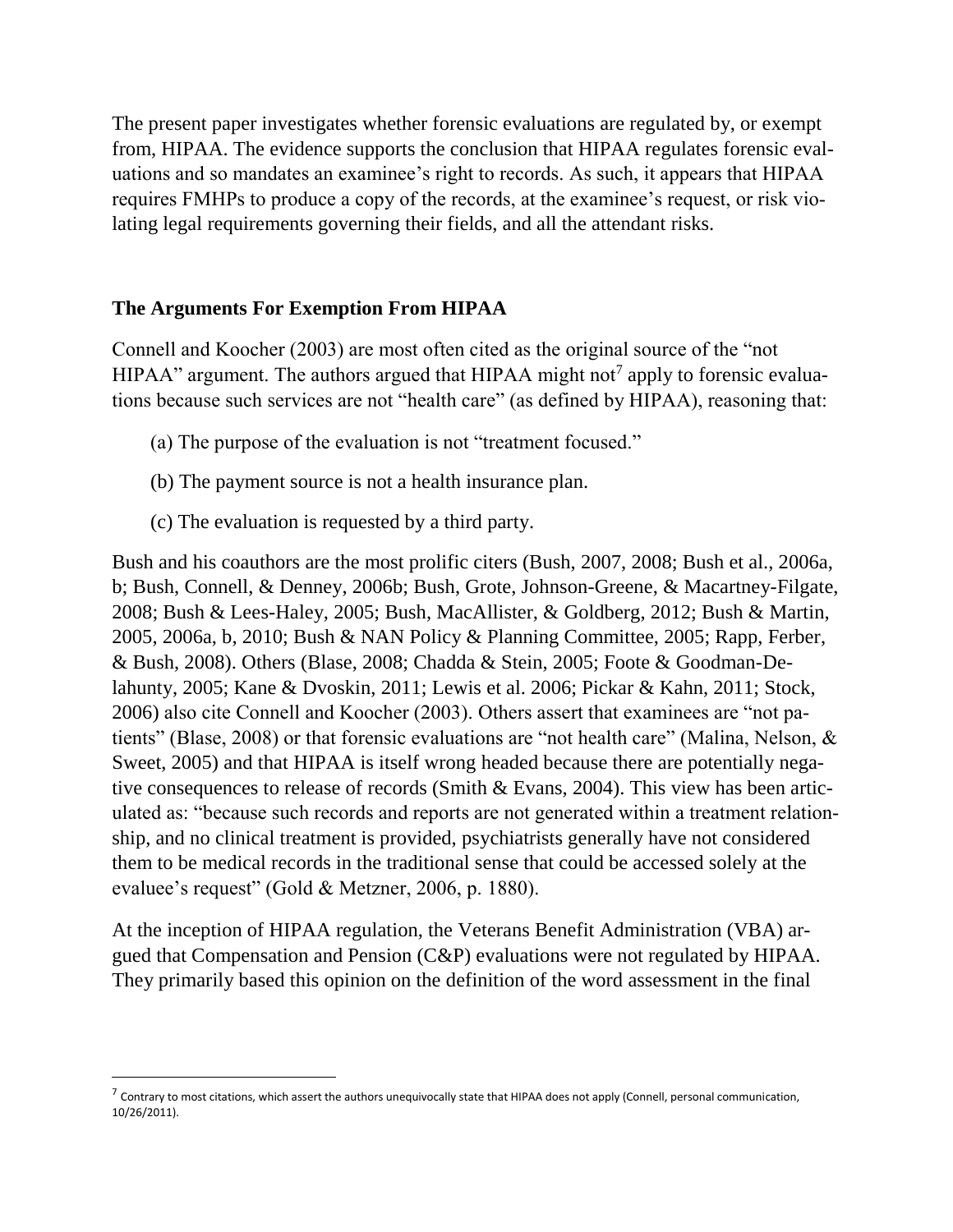rule.<sup>8</sup> They ruled that C&P evaluations, even those performed by contractors, are not covered by HIPAA.<sup>9</sup>

The American Psychological Association Insurance Trust (APAIT) has published (online) a sample forensic contract (Harris et al. 2001). The APAIT maintains that HIPAA does not regulate forensic evaluations.<sup>10</sup>

## **The Arguments For HIPAA Regulation**

Although it has been argued that Connell and Koocher (2003) unequivocally assert HIPAA does not apply to forensic evaluations, their article contained arguments both against and for the applicability of HIPAA. Furthermore, the authors now appear to have a different opinion on the matter. Connell has retracted those portions of the article, stating that she believes that HIPAA does apply to forensic evaluations (Connell, personal communication, 10/26/2011). Koocher, although he has not responded directly to the question, does agree that patients should have access to the records generated by their evaluation (Koocher, personal communication, 4/30/2012). Furthermore, those who cite Connell and Koocher (2003) do nothing more than use the citation as ultimate authority; they provide no additional bases, citations, explanation, or reasoning for their argument. Others such as Blase (2008) and Malina, Nelson, & Sweet (2005) make assertions without any foundation at all.

## **The main problem with the "not HIPAA" argument**

The biggest problem with this claim is that HHS' criteria for regulatory jurisdiction is based on the provider of services, not the services performed. In other words, once a provider becomes a HIPAA "covered entity,"<sup>11</sup> there is no secondary analysis regarding the nature, quality, or purpose of the services performed. Yet, this is the very argument made by the exclusion proponents. They aver that HIPAA applies only to treatment services, yet they do not cite any section of HIPAA that creates criteria for the exclusion of certain services. HIPAA regulates providers; once "covered," all professional services performed by that FMHP are regulated (see, e.g., American Psychological Association, 2007).

<sup>10</sup> Note: it was published prior to the enactment of HIPAA.

 $\overline{\phantom{a}}$ 

<sup>8</sup> Opinion #VAOPGCADV 3-2003, dated 3/17/2003, which can be found a[t http://1.usa.gov/PJLtnK](http://1.usa.gov/PJLtnK)

<sup>9</sup> We observe multiple problems with this early opinion; additional advice has since been proffered by HHS (IME evaluators who denied patient access have been found in violation of HIPAA), and the courts have rendered numerous opinions. We believe that the OIG took the word assessment out of context; the purpose of adding this word was so that an additional two professions could be included as covered entities – not to exclude 'nontreatment' services from the definition of health care

<sup>&</sup>lt;sup>11</sup> Most often by having, at least once, electronically billed an insurance company for services rendered.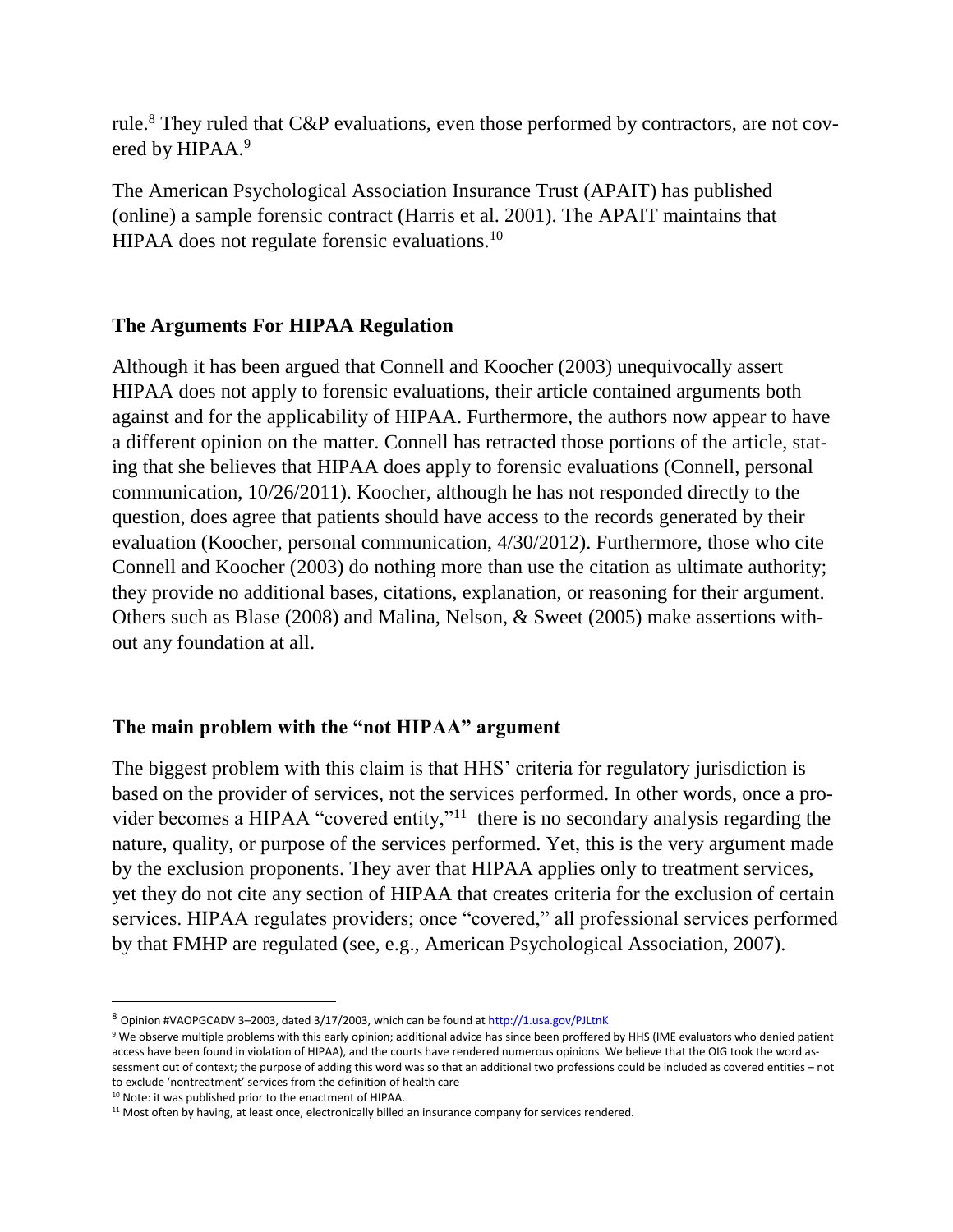#### **HIPAA regulations specifically include forensic evaluations**

It seems logical that if HHS meant to exclude forensic evaluations from its purview, that it would either so state, or would fail to mention forensic evaluations. However, HIPAA specifically includes forensic evaluations in its regulatory text: CEs are permitted to require disclosure for third party evaluations  $\lceil \frac{6}{9} \cdot 164.508(b)(4)(iii) \rceil$  and are permitted to disclose, without written authorization, court ordered evaluations [such as competency to stand trial—§164.512(a) and (e)], evaluations procured through a subpoena [such as personal injury or malpractice—§164.512(e)], evaluations of military personnel and veterans for benefits determinations and medical suitability  $[\S 164.512(k)]$ , and workers compensation evaluations [§164.512(L)]. Furthermore, HHS states that both pre-employment and fitness-for-duty evaluations are regulated by HIPAA.ii HHS' disciplinary cases include FMHPs who refused to permit patient access. These include IME evaluations<sup>12</sup> and collateral records collected as part of forensic evaluations.<sup>13</sup>

## **Scholarly counterpoint**

Others concur that HIPAA regulates examinee rights to records created during forensic evaluations. For example, Gold and Metzner (2006) noted that HIPAA "does not distinguish information generated by employment-related mental health evaluations from records of treatment. Nor does the Privacy Rule explicitly make the purpose for which the information was created of any consequence" (p. 37). Corey, (2011) noted that FMHPs "… who meet HIPAA's definition of health care provider are obligated to comply with the Privacy Rule's requirements for disclosure of PHI" (protected health information) (p. 274). The American Psychiatric Association's Professional Risk Management Services program states, "for psychiatrists who are covered providers under HIPAA, the privacy rule's requirements apply to all disclosures of protected health information, regardless of the purpose for which the protected health information was created. Once a provider meets the regulatory definition of a health care provider subject to the HIPAA regulations, then that provider must comply with the privacy rule's requirements for all uses and disclosures of protected health information" (Vanderpool, 2011, p. 202).

#### **Other agency opinion**

The Federal Aviation Administration (regarding fitness for duty evaluations of pilots, in the Guide for Aviation Medical Examiners (AME), (2012), item 6b) states that FMHPs

 $\overline{a}$ 12 http://www.hhs.gov/ocr/privacy/hipaa/enforcement/examples/allcases.html#case10

<sup>13</sup> <http://www.hhs.gov/ocr/privacy/hipaa/enforcement/examples/allcases.html#case6>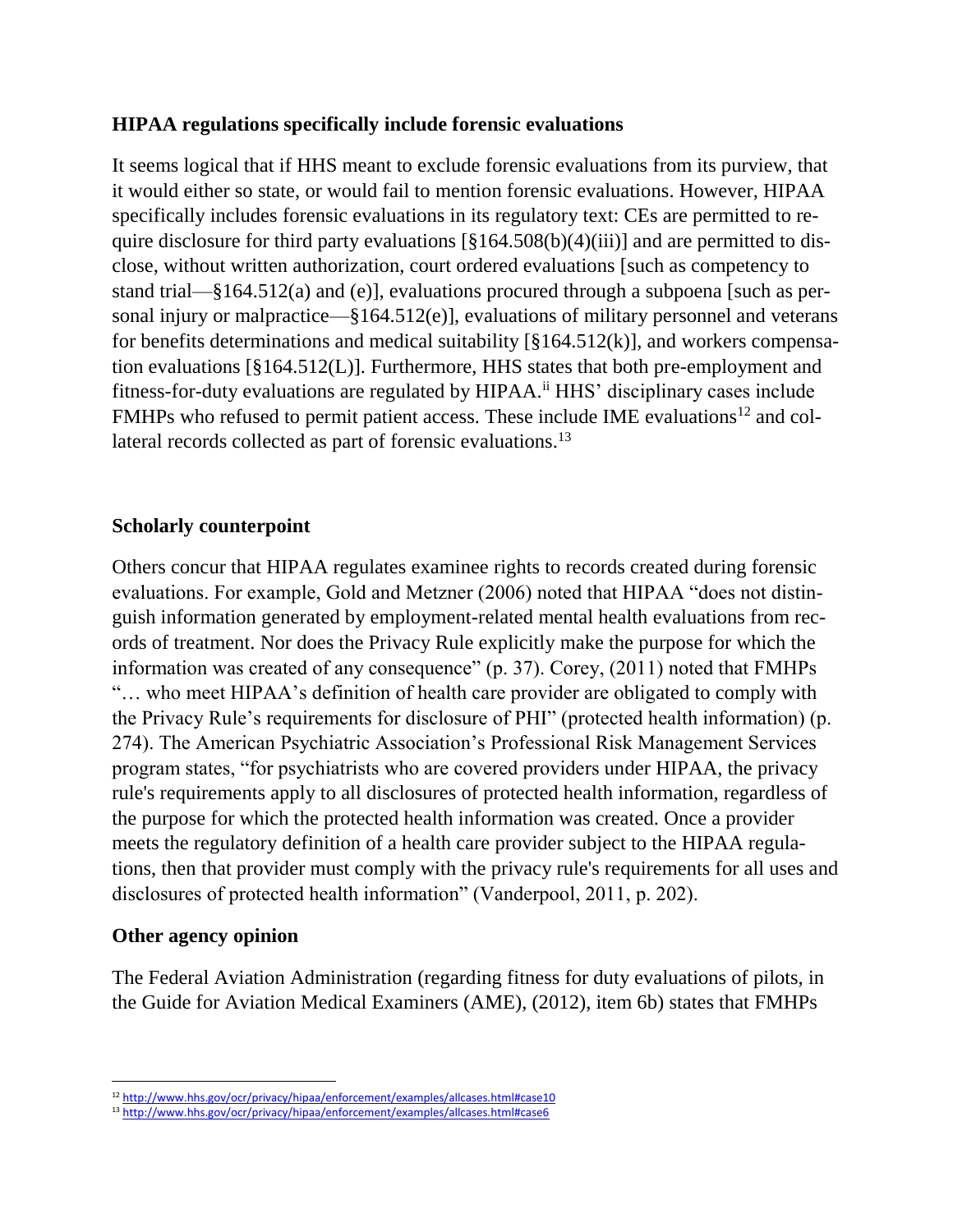must comply with HIPAA.<sup>14</sup> The Social Security Administration (SSA) considers Consultative Examinations subject to  $HIPAA$ ;<sup>15</sup> "it is SSA's assessment that the nature of the work performed by a health care professional who conducts a CE for SSA does fall within the range of functions included in the definitions of "healthcare provider"[§160.103] and "treatment" [§164.501]." Various sources have concurred with these opinions (Bennett et al., 2006; Gold et al., 2008; Gold & Shuman, 2009). Although the VA's initial policy was that the VBA was not regulated by HIPAA, the VA recently stopped withholding records that might be harmful to the veteran and now places all veteran health records on a secure, internet-based account.<sup>16</sup>

## **Are Forensic Evaluations "Health Care"?**

Those who believe that forensic evaluations are not regulated by HIPAA assert that only treatment services (amelioration of problems) should be considered health care. However, HIPAA's definitions of *health care* and related terms [§160.103] appear to contradict this definition.

*Health Information* means "…any information…that…relates to the…mental health or condition of an individual …".

*Health care* includes "...diagnostic [or]... assessment [services]... with respect to the…mental condition or functional status of an individual …" [§160.103].

*Healthcare provider* "…means a provider of… health services [as defined in section  $1861(s)$  of the Act, 42 U.S.C. 1395 $x(s)$ ], or any other person...who furnishes ... healthcare ...."<sup>17</sup>

"*Treatment* means the provision…of health care and related services by one or more health care providers..." [§164.501]. It appears that these definitions cast a wide net.

The APAIT states, "the privacy rule defines protected health information so broadly that it would be very difficult to argue that forensic psychological services should not involve protected health information" (Bennett et al., 2006, p. 121).

Various scholars consider forensic evaluations to be health care. Gold and Metzner (2006) argued that HIPAA applies to forensic evaluations; "the privacy rule's requirements apply to all disclosures of protected health information, regardless of the purpose for which the information was created. The type of service rendered and the existence of

 $\overline{\phantom{a}}$ 

<sup>14</sup> [http://www.faa.gov/about/office\\_org/headquarters\\_offices/avs/offices/aam/ame/guide/media/guide.pdf](http://www.faa.gov/about/office_org/headquarters_offices/avs/offices/aam/ame/guide/media/guide.pdf)

<sup>15</sup> <http://www.ssa.gov/disability/professionals/hipaa-cefactsheet.htm>

<sup>&</sup>lt;sup>16</sup> VA memorandum VAIQ 7307898, dated 1/17/2013, reversing VA regulation 38 CFR 1.577(d), and referencing the "Blue Button" electronic health record.

<sup>&</sup>lt;sup>17</sup> This is the Social Security Act, which defines health care providers as anyone who is licensed.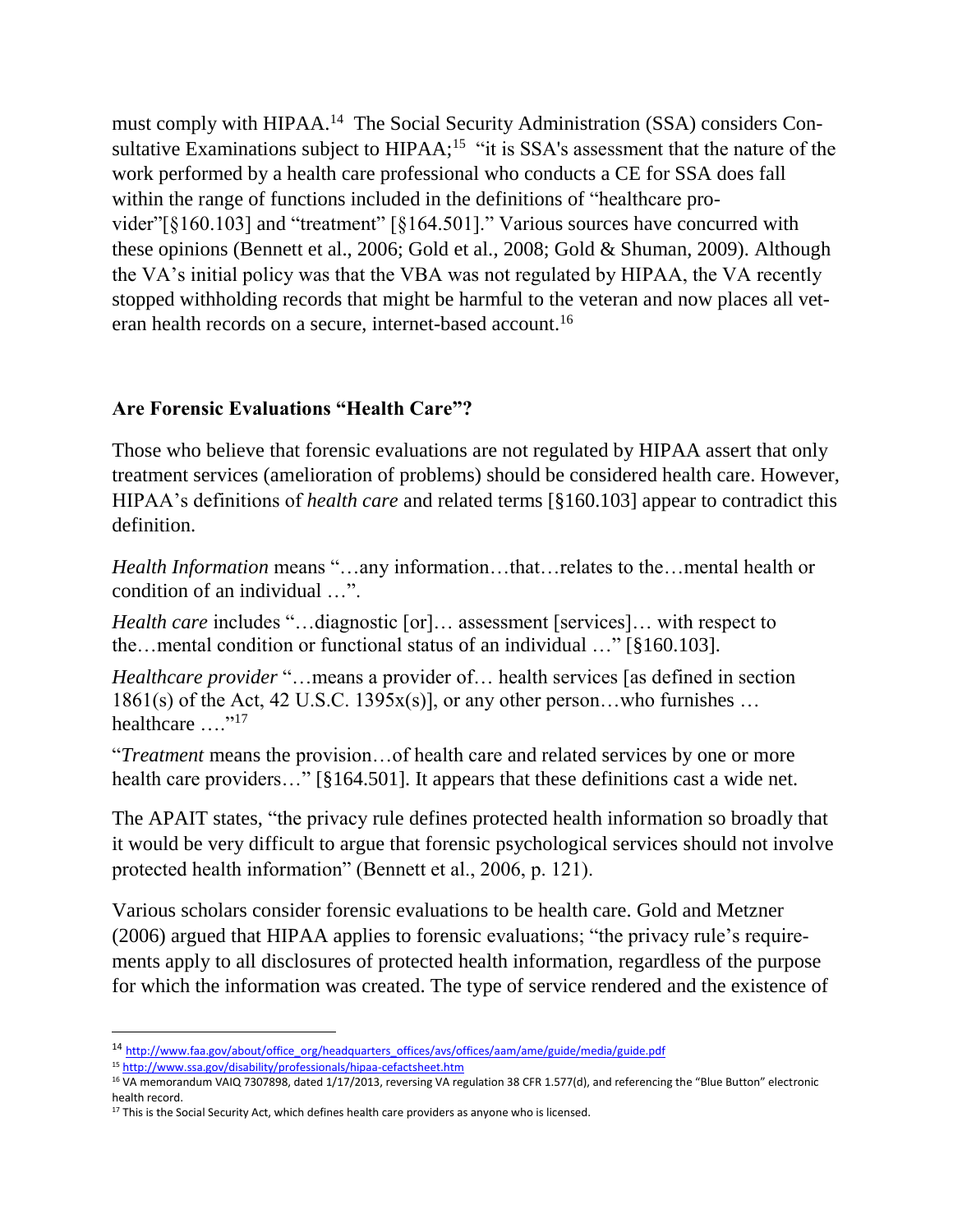a physician–patient relationship are irrelevant in the determination of the applicability of privacy rule requirements. HIPAA does not differentiate between evaluations conducted for clinical purposes and those conducted for nontherapeutic purposes. If a nontherapeutic evaluation results in the acquisition of protected health information by a covered provider, then that evaluation is subject to the privacy rule." Furthermore, "… evaluees have the right to access not just the report but the entire file" (Gold & Metzner, 2006, p. 1880). Others concur with this analysis. FMHPs are health care providers, examinees are patients, and the records are health information (Frankel & Alban, 2011). Law enforcement fitness-for-duty evaluations are PHI (Corey, 2011).

Furthermore, we note that the APAIT appears to have changed its opinion on this matter. HIPAA regulations may not completely address forensic evaluations; although evaluators may have a legal basis for denial of access, it will not be until the law is litigated that final answers will be forthcoming (Younggren, J., personal communication, 2011). In the meantime, if a provider is able to obtain a written statement from the referral source's attorney that HIPAA is not applicable, the provider may be able to reasonably rely on that statement (Harris, E., personal communication, 2011). Additionally, in a draft manuscript, entitled "HIPAA UPDATE: Resolving Some Areas of Continuing Confusion," they state that "… given these very broad definitions, it would be very difficult to argue that forensic psychological services are not health care services" (Harris, Bennett, & Bennett, 2003). Finally, APA initiated requests for clarification from HHS attorneys, but quickly discontinued them, after receiving unfavorable opinions, in the interest of forensic psychologists whose practices might have been negatively affected (Nessman, A., personal communication, APA Legal and Regulatory Affairs, 2011)

## **Case law decisions are supportive of forensic evaluations as "health care" and evaluees as "patients"**

There is limited case law related to the question of regulation of forensic evaluations by HIPAA. However, several courts have ruled on related matters.

Frankel and Alban (2011) reviewed *Cleghorn v. Hess* (1993), in which the court opined that forensic preemployment evaluations are health care and that examinees should be granted access to their evaluations, stating, "… employees have a right to this information" (p. 1263).<sup>18</sup>

l  $18$  However, the dissent did not agree that the examinees are "patients," arguing that the purpose of an IME is not treatment related, and that the client is the referral source.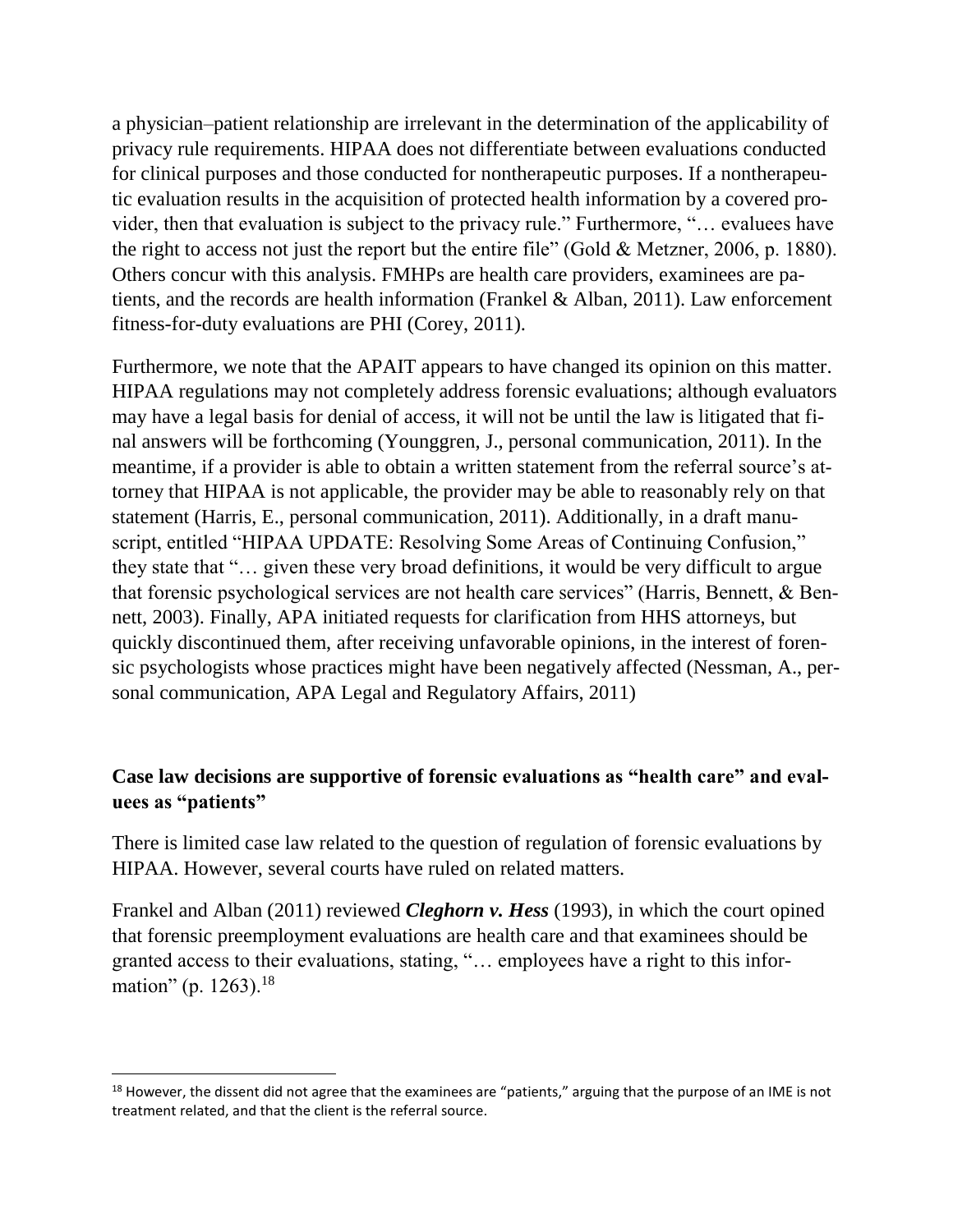Stolar and Koblenz (2005) and Corey (2011) reviewed *McGreal v. Ostrov* (2004). Officer McGreal underwent an fitness-for-duty (FFD) evaluation; he was required to sign a consent and a waiver of his rights and the report included more private information than was necessary to answer the referral question. The police department subsequently distributed the report to other officers. The 7th Circuit, in reversing and remanding, reasoned that a forensic psychologist, under Illinois statute, is a health care provider, and FFD evaluations are mental health services, resulting in PHI. Permitting disclosure to the agency did not abrogate the officer's other rights (such as disclosure sans his authorization). Citing Norskog v. Pfiel (2001), the court opined, "the release of information for a limited purpose under the consent provision does not operate as a general waiver of the confidentiality privilege" (p. 689), and "…any agency or person who obtains confidential and privileged information may not redisclose the information without the recipient's specific consent" (p. 689). McGreal was eventually awarded almost \$1 million.

In *Harris v. Kreutzer* (2006), the court ruled that a forensic neuropsychological evaluation was health care, even though Dr. Kreutzer argued the doctor-patient relationship was adversarial, stating, "we conclude that conduction of the Rule 4:10 examination is 'health care' rendered by a 'health care provider,' in the person of Dr. Kreutzer, to a 'patient', Harris", and "Harris is a 'patient' because she is a "natural person who receives or should have received health care [(the Rule 4:10 examination)] from a licensed health care provider" (p. 31).

Similarly, *Todd v. Angelloz* (2003) found that a forensic child custody evaluation met the definition of health care, as defined by the medical malpractice act. The court stated, "although no treatment was rendered, Dr. Angelloz was administering tests used by her profession to evaluate patients. Although Dr. Angelloz was not recommending treatment but reporting her findings to a court for the court's purposes, Dr. Angelloz's involvement was on the basis of rendering professional services involving Mr. Todd" (p. 319).

In *Lee v. Superior Court* (2009), the district attorney had requested multiple records, including forensic reports, of a sexually violent predator. The Court opined that the trial court did have the authority to relieve Coalinga State Hospital of their HIPAA obligations.

In *Pettus v. Cole* (1996) the Court ruled that there was a doctor-patient relationship even though no treatment was provided, and the exam was performed for the benefit of the employer.

*Arkansas Atty. General Opinion*, Opinion No. 2000-338 (1-21-2001), holding that a person compelled to submit to an independent medical evaluation is a "patients" under Arkansas law.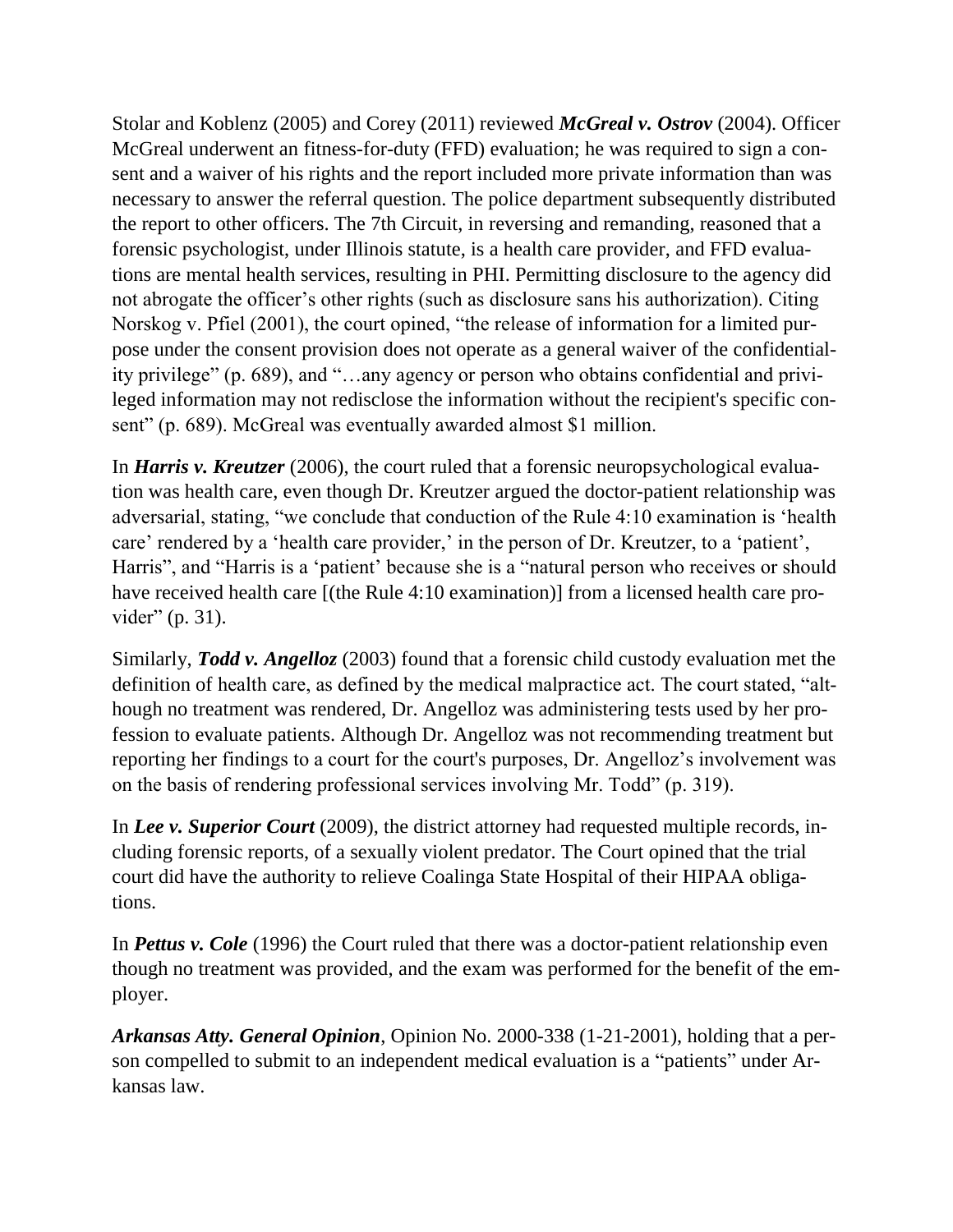In *Simmons v. Rehab Xcel, Inc.*, 731 So.2d 529 (La. App. 1999), the doctor performed an IME regarding Simmons' work capacity. The doctor "… took Plaintiffs medical history … conducted an examination of Plaintiff and … issued a prescription to Rehab Xcel for an FCE, during which examination Plaintiff contends he was injured. Additionally, Defendant interpreted the results of that FCE, opining that, at that time, Plaintiff was 'unable to safely perform the job of top operator.'" …. "We find that, in performing those services, Defendant was involved in rendering 'health care' to Plaintiff within the meaning of the Medical Malpractice Act and that Plaintiff is a 'patient' under that act."

In *Cremer v. City of Macomb Board of Fire & Police Commissioners*, 260 Ill.App.3d 765, 198 Ill.Dec. 469, 632 N.E.2d 1080 (1994), the Court held that the civil service commission had to release the records of the applicant's pre-employment evaluation records to the evaluee, because Illinois' Administrative Review Act required the commission to file an answer to a plaintiff's complaint.

# **Finally, there appears to be a case directly on point**

In State v. Cote (2010) (remanded and reversed on other grounds), the Cotes were accused of causing their child's death and Elkins had performed the autopsy of the child. Elkins subsequently developed mental health problems, resulting in threats of violence toward self and others; Elkins was thence forensically evaluated. The Cotes' alleged that Elkins' mental health problems impaired the autopsy and requested her records; Elkins argued that HIPAA protected the records from disclosure. The Court opined that the forensic evaluation was PHI, as defined by HIPAA (also observing that HIPAA preempts state law, citing Law v. Zuckerman (2004). The Court observed that, although forensic mental health records are PHI under HIPAA, they are also discoverable, subsequent to an in camera review by the trial court.

## **Conclusions and Discussion**

# **Limitations**

There are several more justifications, asserted by those who wish to withhold records from the evaluee; space will not permit us to address all of them here. Our research finds that these additional arguments also appear to have little basis and are directly contradicted by authoritative sources. One such assertion is that FMHPs are not HIPAA covered entities and, as such, are not required to comply with HIPAA regulations. We note that almost every state (save 3) have statutes or rules that are consistent with, or more stringent than HIPAA records release requirements. One HIPAA/state law preemption analysis was completed by Borkosky (2012). Furthermore, several courts have permitted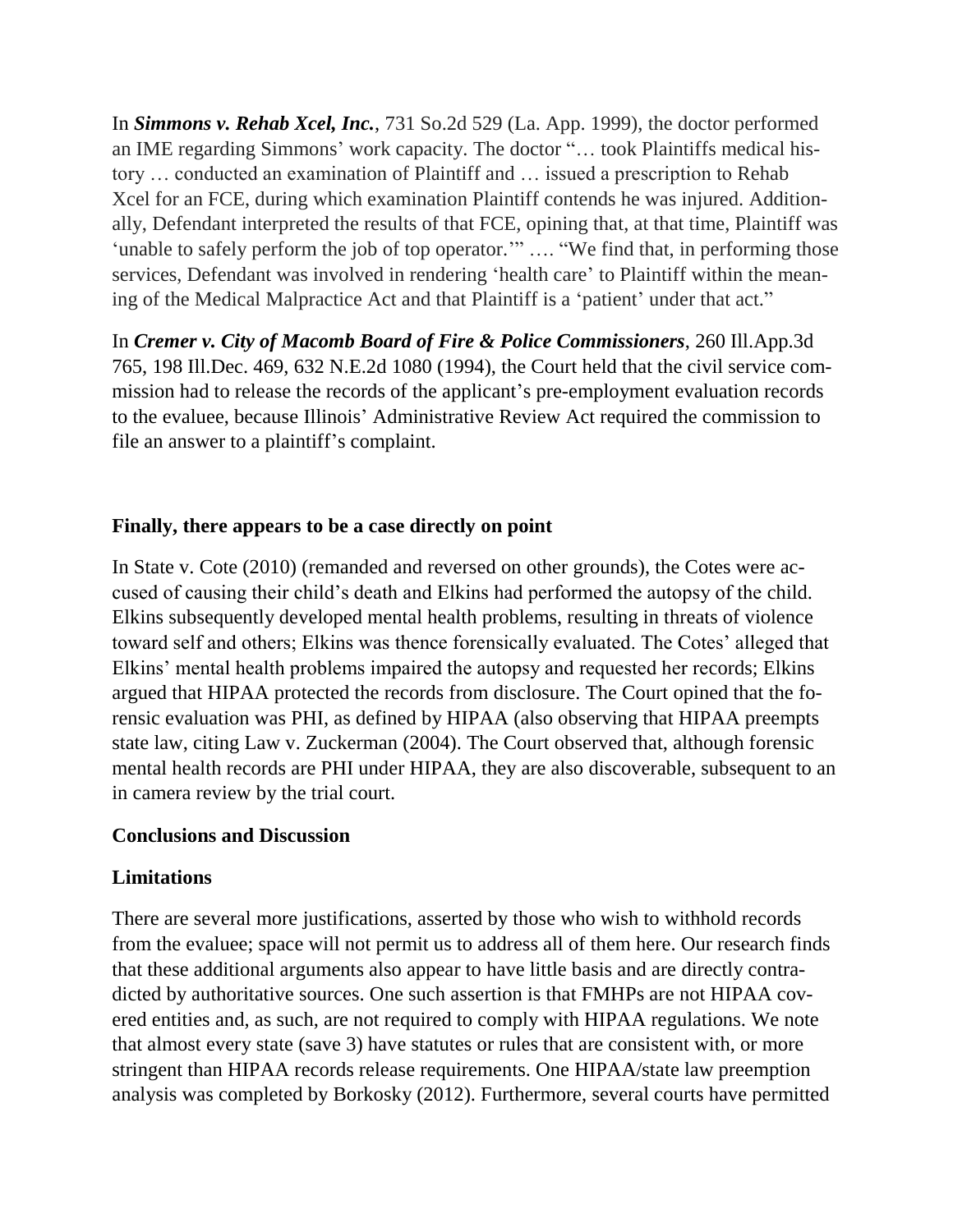HIPAA regulations to be used as evidence of a "standard of care" in malpractice cases (see, e.g., Acosta v. Byrum, (2006). According to Klein, (2011), "the appellate court stated that a HIPAA violation constitutes negligence per se and awarded accordingly to the plaintiff" (p. 576). It is possible that HIPAA may become the standard of care. Most providers already are covered entities (Petrila & Fader-Towe, 2010). Shapiro and Smith (2011) argued that all providers should comply with HIPAA; "although some psychologists claim that their practice is exempt for one reason or another, this is increasingly unlikely and very risky, given the breadth of HIPAA regulations. We recommend, for a variety of reasons, that all practitioners become HIPAA compliant" (p. 66). We also note that patient access rights are primarily determined by statute and may vary from country to country. Although most state statutes require patient access, HIPAA is a US federal regulation. Canadian law,<sup>19</sup> however, prohibits patient access to forensic evaluations.

## **What it means for practice**

As a practical matter, compliance with HIPAA does not alter disclosures based on privilege or the rules of discovery or evidence (DHHS, 2000). HIPAA does not preempt disclosures to the legal system. FMHPs may still make appropriate disclosure decisions (without examinee authorization) as required by law (§164.512(a)), to report abuse  $(\S164.512(c))$ , or in response to a court order as part of a legal proceeding  $(\S164.512(e))$ . Some states have statutes or rules that, in our opinion, are contrary to HIPAA—such as those that prohibit records release to nonpsychologists or that give decision-making authority to others. Although a psychologist may not be in violation of state law by complying with contrary statutes/rules, the courts may eventually find that HIPAA preempts such laws.<sup>20</sup>

## **Should assessments be modified by the requirement to disclose?**

Some may believe that patient access may result in unreasonable or acrimonious complaints by examinees or that FMHPs may be more susceptible to unfounded licensing complaints or malpractice actions, requiring modification of reports to avoid such undesirable consequences. We disagree. Although the primary audience of a forensic evaluation is the legal system, we believe that the components of a good forensic evaluation will not change. We acknowledge that FMHPs may receive more requests to explain reports.

 $\overline{\phantom{a}}$ 

<sup>19</sup> S.O. 2004, CHAPTER 3, 52.(1)(c)

<sup>20</sup> See, e.g., *Opis v. Dudek*, (ND Florida 2011), affirmed *Opis v. FL*, No. 12-12593 (11th Cir. 2013), where the court invalidated a Florida statute that required disclosure of PHI belonging to deceased nursing home residents, to the surviving spouse.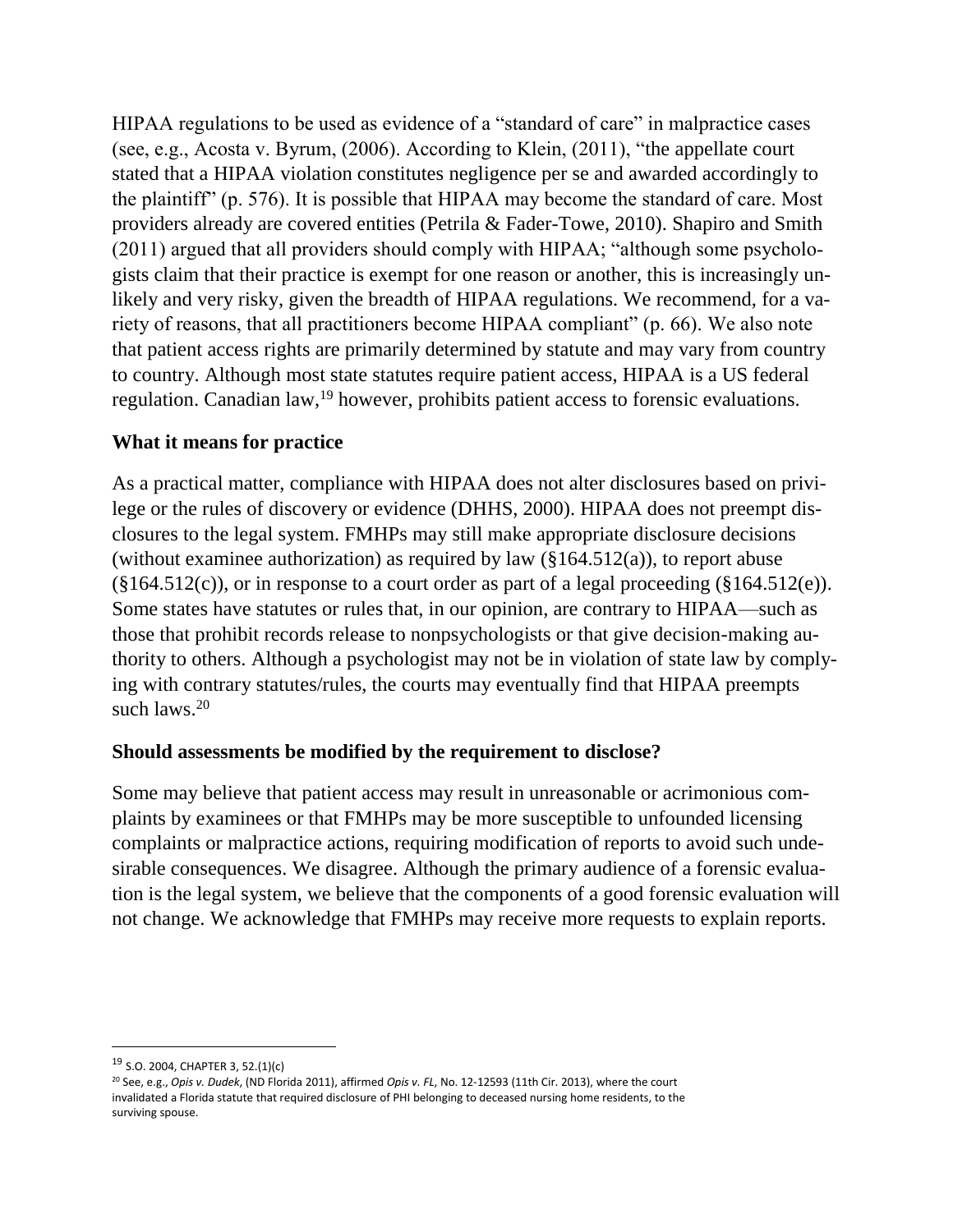#### **The potential consequences of withholding records from patients**

Those practitioners who are *covered entities* and who refuse to release records to the patient or to a third party (DHHS, 2013) may find themselves the subject of a HIPAA complaint. The process involved in defending a HIPAA violation may be complex and financially expensive. Furthermore, because state statutes and licensing rules are typically more stringent than HIPAA, FMHPs risk having a licensing complaint filed against them.<sup>21</sup> Finally, although no court has ruled on HIPAA as the standard of care, if such a ruling occurs, there will likely not be a grace period whereby practitioners can become compliant. In extreme cases, state attorneys general may file civil charges against HIPAA violators. For the reasons stated above, we believe that FMHPs are health care providers, forensic evaluations are health care, and both are regulated by HIPAA as well as state law. FMHPs should comply with patient requests for records or risk the attendant consequences.

# **References**

Acosta v. Byrum, 638 S.E.2d 246 (N.C. Ct. App. 2006).

l

- American Academy of Psychiatry and the Law. (2005). Ethics guidelines for the practice of forensic psychiatry. Bloomfield, CT: Author.<http://bit.ly/O1cxfl>
- American Psychological Association. (2002). Ethical principles of psychologists and code of conduct. American Psychologist, 57, 1060–1073. doi:10.1037/0003- 066X.57.12.1060
- American Psychological Association. (2007). Record keeping guidelines. The American Psychologist, 62, 993–1004. doi:10.1037/0003-066X.62.9.993
- American Psychological Association. (2013). Specialty guidelines for forensic psychology. The American Psychologist, 68(1), 7–19. doi:10.1037/a0029889
- Barsky, A. E., & Gould, J. W. (2002). Clinicians in court: A guide to subpoenas, depositions, testifying, and everything else you need to know (p. 256). New York: Guilford.

 $21$  e.g., Florida disciplinary cases against FMHP's, for refusing patient access include DOH v. Hulbert (2001); DOH v. Kashlak (2002); DOH v. Krop (2004); DOH v. Rosenberg (2004); DOH v. Madsden (2008); DOH v. Owens (2009).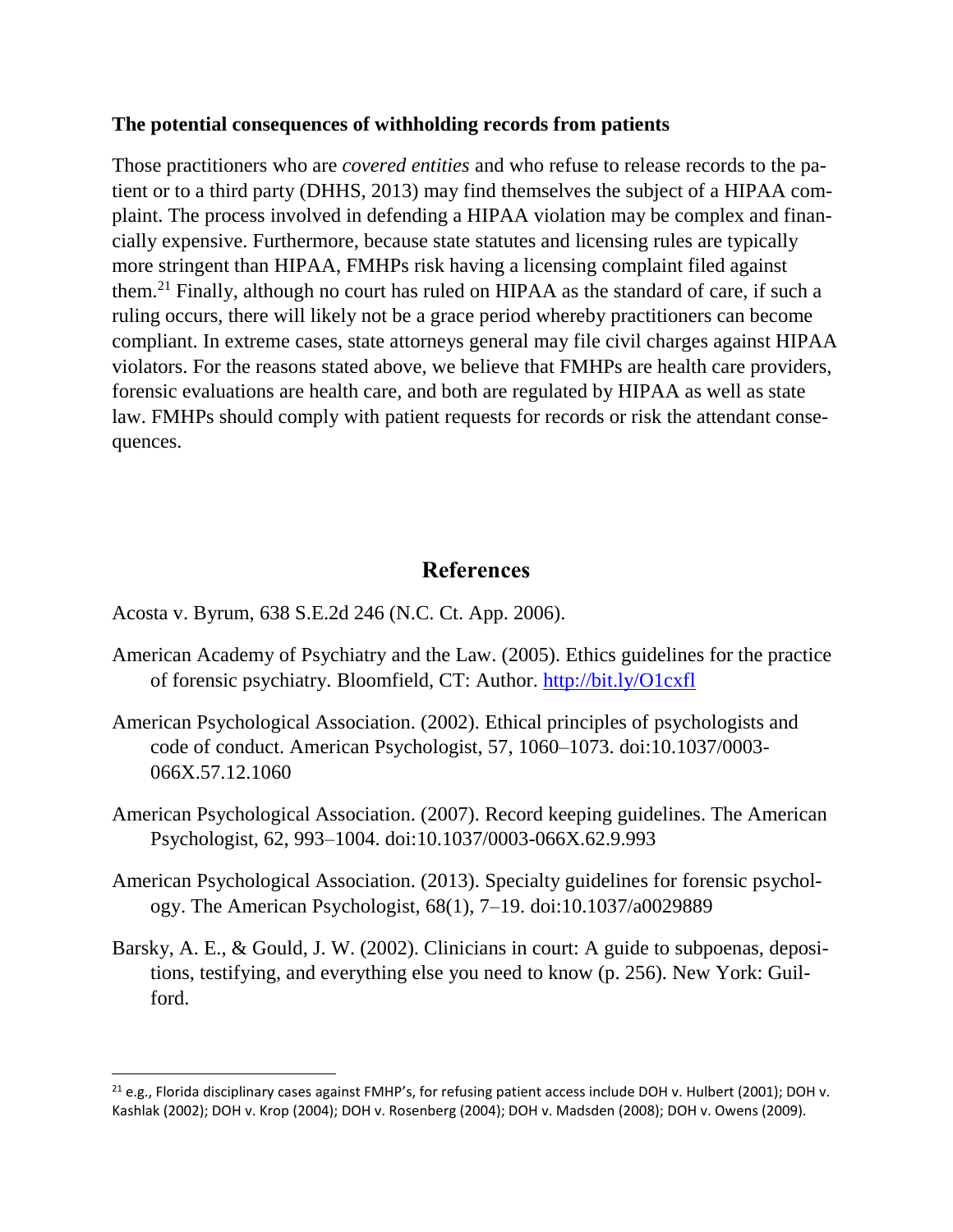- Beal, T., & Jones J. C. W. (2010). Disclosure of mental health records. *Journal of the American Academy of Psychiatry and Law 38*(2). 275-278 <http://jaapl.org/content/38/2/275.full.pdf>
- Bennett, B. E., Bricklin, P. M., Harris, E., Knapp, S., VandeCreek, L., & Younggren, J. N. (2006). Assessing and managing risk in psychological practice: An individualized approach (p. 265). Rockville: American Psychological Association Insurance Trust.
- Blase, J. (2008). Trained third-party presence during forensic neuropsychological evaluations. In A. M. Horton Jr. & D. Wedding (Eds.), The neuropsychology handbook (3rd ed., pp. 499–514). New York: Springer.
- Borkosky, B. (2012). Why forensic records are no longer "owned" by the referral source: Requirements for psychologists to permit patient access and release of forensic records. Florida Psychologist, 63, 8–9. 22–23.
- Bush, S. S. (2007). Ethical decision making in clinical neuropsychology (p. 168). New York: Oxford University Press.
- Bush, S. S. (2008). Geriatric mental health ethics: A casebook (p. 184). New York: Springer.
- Bush, S. S., Connell, M. A., & Denney, R. L. (2006a). The interface of law and psychology. Ethical practice in forensic psychology: A systematic model for decision making (pp. 9–35). Washington: American Psychological Association. doi:10.1037/11469-000
- Bush SS, Connell MA, Denney RL. Documentation of findings and opinions. In: *Ethical practice in forensic psychology: A systematic model for decision making*. Washington, D.C.: American Psychological Assn; 2006:91–112. Doi: 10.1037/11469-005
- Bush, S. S., Connell, M. A., & Denney, R. L. (2006b). Documentation of findings and opinions. Ethical practice in forensic psychology: A systematic model for decision making (pp. 91–112). Washington: American Psychological Association. doi:10.1037/11469-005
- Bush, S. S., Grote, C. L., Johnson-Greene, D. E., & Macartney-Filgate, M. (2008). A panel interview on the ethical practice of neuropsychology. The Clinical Neuropsychologist, 22, 321–344. doi:10.1080/13854040601139187
- Bush, S. S., & Lees-Haley, P. R. (2005). Threats to the validity of forensic neuropsychological data. Journal of Forensic Neuropsychology, 4, 45–66. doi:10.1300/J151v04n03\_04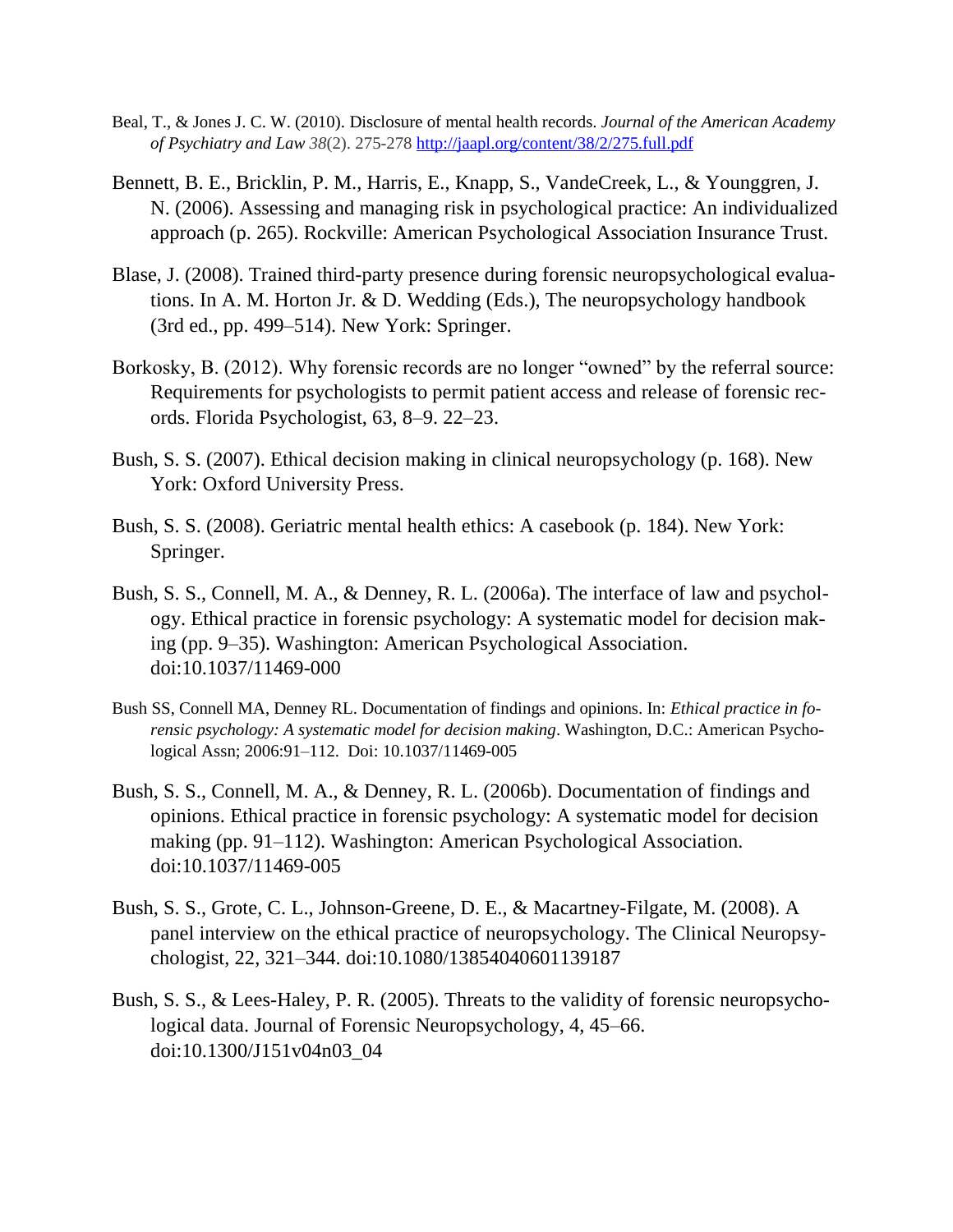- Bush, S. S., MacAllister, W. S., & Goldberg, A. (2012). Ethical issues in pediatric forensic neuropsychology. In E. M. S. Sherman & B. L. Brooks (Eds.), Pediatric forensic neuropsychology (pp. 24–40). New York: Oxford University Press.
- Bush, S. S., & Martin, T. A. (Eds.) (2005). Geriatric neuropsychology: Practice essentials (p. 552). Philadelphia: Taylor & Francis.
- Bush, S. S., & Martin, T. A. (2006a). The ethical and clinical practice of disclosing raw test data: Addressing the ongoing debate. Applied Neuropsychology, 13(2), 115– 124. doi:10.1207/s15324826an1302\_6
- Bush, S. S., & Martin, T. A. (2006b). Applied neuropsychology: Special issue: Ethical controversies in neuropsychology. Applied Neuropsychology, 13, 63–67. doi:10.1207/s15324826an1302\_1
- Bush, S. S., & Martin, T. A. (2010). Privacy, confidentiality, and privilege in forensic neuropsychology. In J. A. M. Horton & L. C. Hartlage (Eds.), The handbook of forensic neuropsychology (2nd ed., pp. 235–244). New York: Springer.
- Bush, S. S., & NAN Policy & Planning Committee. (2005). Independent and court-ordered forensic neuropsychological examinations: Official statement of the National Academy of Neuropsychology. Archives of Clinical Neuropsychology, 20, 997– 1007. doi:10.1016/j.acn.2005.06.003.<http://bit.ly/P03UpH>
- Chadda, R., & Stein, S. J. (2005). Test publisher's perspective: Release of test data to non-psychologists. Journal of Forensic Psychology Practice, 5, 59–69. doi:10.1300/J158v05n02\_04
- Cleghorn v. Hess, 853 P.2d 1260 (Nev. 1993).
- Committee on Psychological Tests and Assessment. (1996). Statement on the disclosure of test data. The American Psychologist, 51, 644–648. doi:10.1037/0003- 066X.51.6.644
- Connell, M. A., & Koocher, G. P. (2003). HIPAA and forensic practice. AP-LS News, 23, 16–19.<http://bit.ly/O563Ls>
- Corey, D. M. (2011). Principles of fitness-for-duty evaluations for police psychologists. In J. Kitaeff (Ed.), Handbook of police psychology (pp. 263–294). Routledge/New York: Taylor & Francis.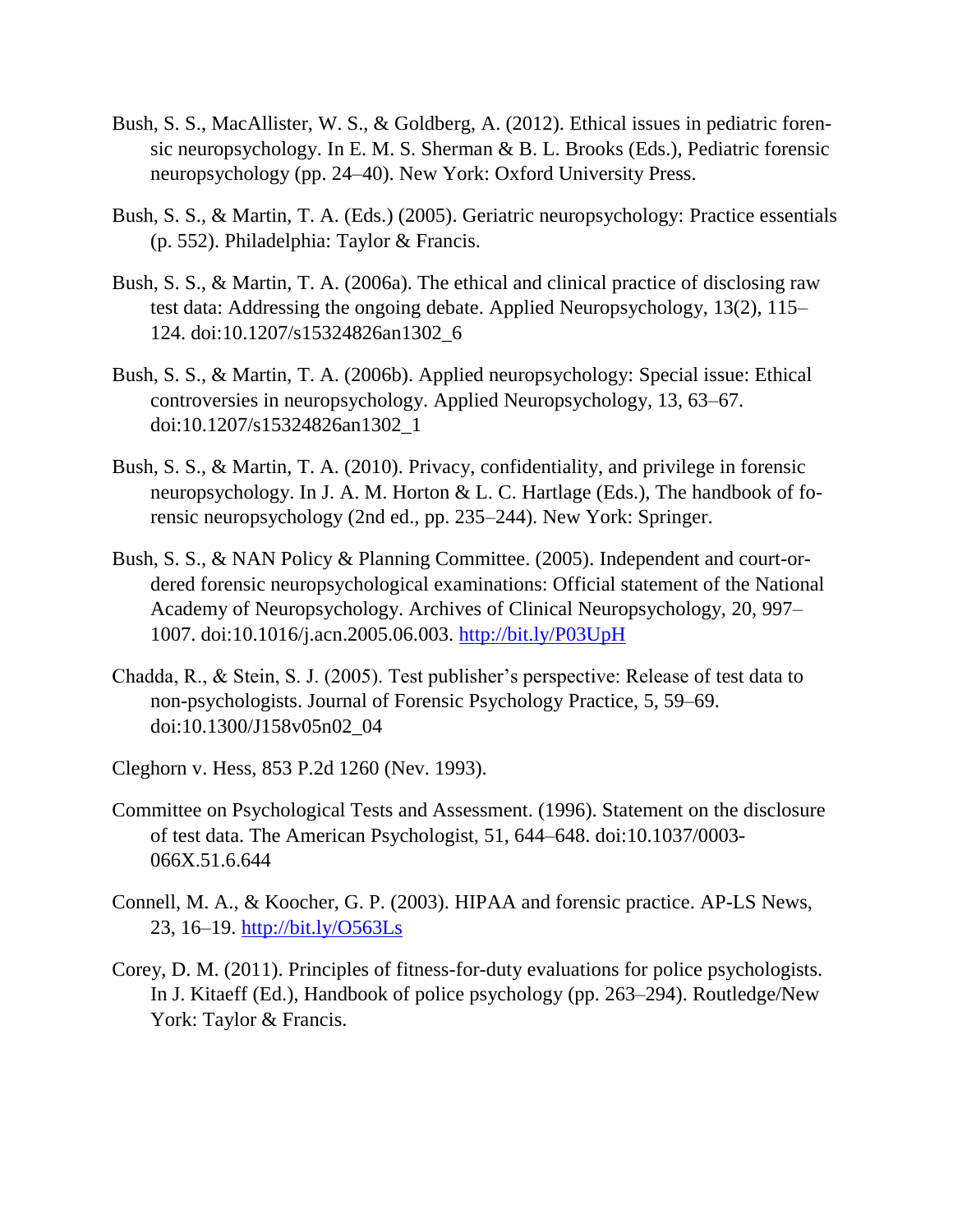- Corey, D. M., Borum, R. (2013). Forensic Assessment for High Risk Occupations. In R. K. Otto & I. B. Weiner (Eds.), *Handbook of psychology, Vol. 11. Forensic psychology (2nd ed.)* (pp. 246-270). Hoboken, NJ: John Wiley.
- DeKraai, M. B., & Sales, B. D. (1984). Confidential communications of psychotherapists. Psychotherapy: Theory, Research, Practice, Training, 21, 318–318. doi:10.1037/h0086091
- Department of Health and Human Services. (2000). Standards for privacy of individually identifiable health information; final rule. Federal Register, 65(250). <http://www.hhs.gov/ocr/privacy/hipaa/administrative/privacyrule/privrulepd.pdf>
- Department of Health and Human Services. (2013). Modifications to the HIPAA privacy, security, enforcement, and breach notification rules under the Health Information Technology for Economic and Clinical Health Act and the Genetic Information Nondiscrimination Act; other modifications to the HIPAA rules. Federal Register, 78(17), 5566–5702. [http://www.gpo.gov/fdsys/pkg/FR-2013-01-25/pdf/2013-](http://www.gpo.gov/fdsys/pkg/FR-2013-01-25/pdf/2013-01073.pdf) [01073.pdf](http://www.gpo.gov/fdsys/pkg/FR-2013-01-25/pdf/2013-01073.pdf)
- DOH v. Hulbert, Case No. 049171 (DOH 2001, DOAH Case No. 00-1115)
- DOH v. Kashlak, Case No. 12709 (DOH 2002)
- DOH v. Krop, Case No. 33680 (DOH 2004)
- DOH v. Rosenberg, Case No. 37972 (DOH 2004)
- DOH v. Madsden, Case No. 16914 (DOH 2008)
- DOH v. Owens, Case No. 00719 (DOH 2009)
- Erard, R. E. (2004). Release of test data under the 2002 ethics code and the HIPAA privacy rule: A raw deal or just a half- baked idea? Journal of Personality Assessment, 82, 23–30. doi:10.1207/s15327752jpa8201\_4. http://bit.ly/NLOi9l
- Fisher, M. A. (2009). Replacing "who is the client?" with a different ethical question. Professional Psychology: Research and Practice, 40, 1–7. doi:10.1037/a0014011
- Flynn, W., & Stampone, D. (2010). Implementing Fitness-for-Duty and Psychological Evaluations Policy: Legal and Practical Considerations for the Police Manager. In *Academy of Criminal Justice Sciences, 47th Annual Meeting* (pp. 1–18). San Diego, CA.
- Foote, W. E., & Goodman-Delahunty, J. (2005). Forensic evaluation: Practical, legal, and ethical contours. In W. E. Foote & J. Goodman-Delahunty (Eds.), Evaluating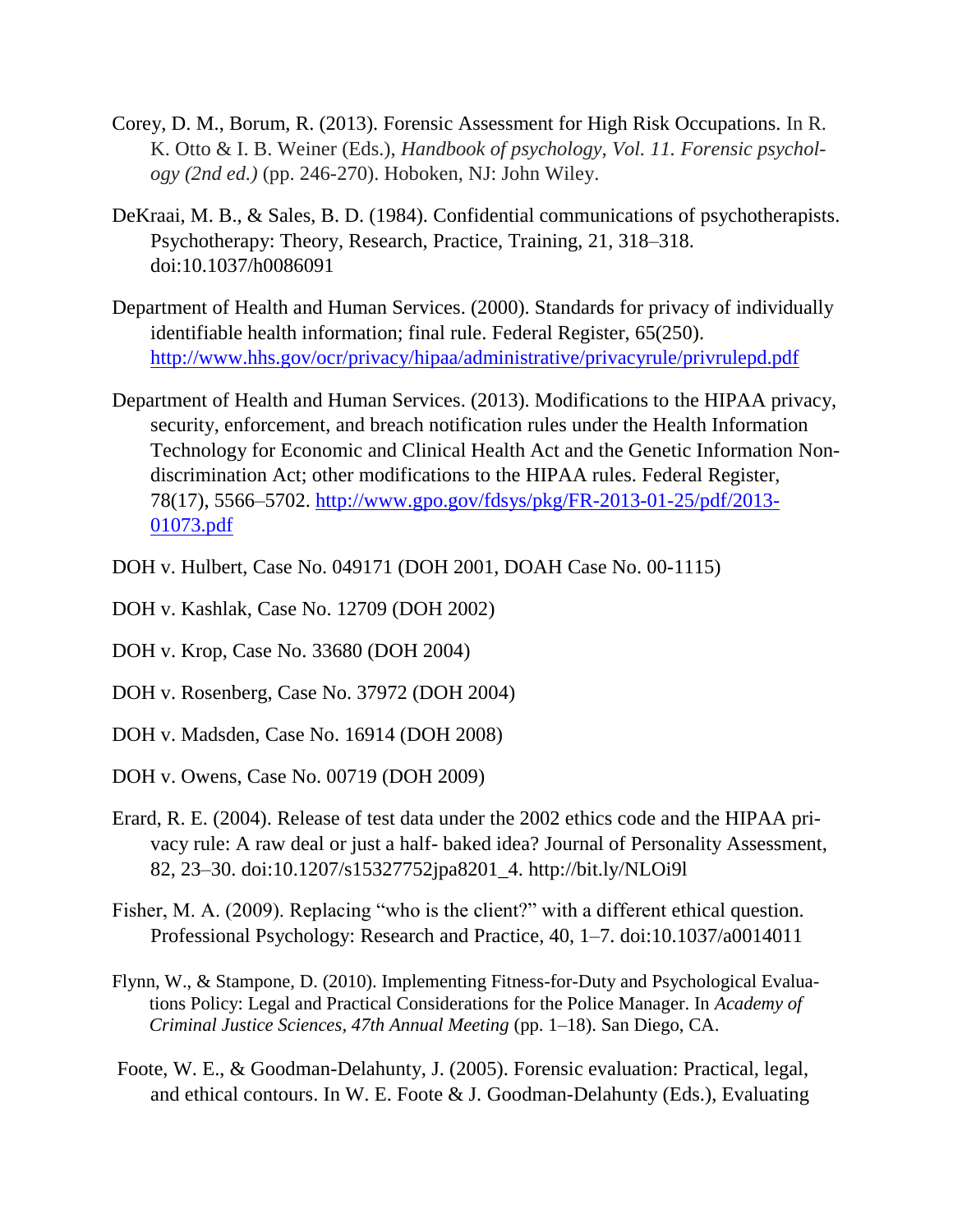sexual harassment: Psychological, social, and legal considerations in forensic examinations (pp. 73–99). Washington: American Psychological Association. doi:10.1037/10827-004

- Frankel, A. S., & Alban, A. (2011). Responding to evaluee requests for fitness-for-duty evaluation records when the "client" controls record release. The California Psychologist, 44, 27–28.<http://bit.ly/SnczBG>
- Gold, L. H., Anfang, S. A., Drukteinis, A. M., Metzner, J. L., Price, M., Wall, B. W., & Wylonis, L. (2008). AAPL practice guideline for the forensic evaluation of psychiatric disability. The Journal of the American Academy of Psychiatry and the Law, 38, S3– S50.<http://bit.ly/PqestT>
- Gold, L. H., & Metzner, J. L. (2006). Psychiatric employment evaluations and the Health Insurance Portability and Accountability Act. American Journal of Psychiatry, (November), 1878–1882. <http://bit.ly/NVnS52>
- Gold, L. H., & Shuman, D. W. (2009). Evaluating mental health disability in the workplace: Model, process, and analysis (p. 349). New York: Springer. Harris v. Kreutzer, 624 S.E.2d 24 (Va. 2006).
- Harris, E., Bennett, B., & Bennett, J. (2003). HIPAA update: Resolving some areas of continuing confusion. MassPsych: The Journal of the Massachusetts Psychological Association, 47(18–22), 29.
- Harris, E., Bennett, B. E., & Younggren, J. N. (2001). Forensic in- formed consent contract. Washington, DC.<http://bit.ly/OoJQd8>
- Kane, A. W., & Dvoskin, J. (2011). Evaluation for personal injury claims (p. 272). New York: Oxford University Press.
- Kaufmann, P. M. (2005). Protecting the objectivity, fairness, and integrity of neuropsychological evaluations in litigation. A privilege second to none? *The Journal of Legal Medicine, 26*(1). p.95–131. doi: [10.1080/01947640590918007](http://doi.org/cq8mjn)
- Klein, C. A. (2011). Cloudy confidentiality: Clinical and legal implications of cloud computing in health care. The Journal of the American Academy of Psychiatry and the Law, 39(4), 571–578. <http://www.jaapl.org/content/39/4/571.full.pdf>

Law v. Zuckerman, 307 F.Supp.2d 705 (D. Md. 2004).

Lee v. Superior Court, 177 Cal.App.4<sup>th</sup> 1108 (Cal. 4th App. Dist. 2009).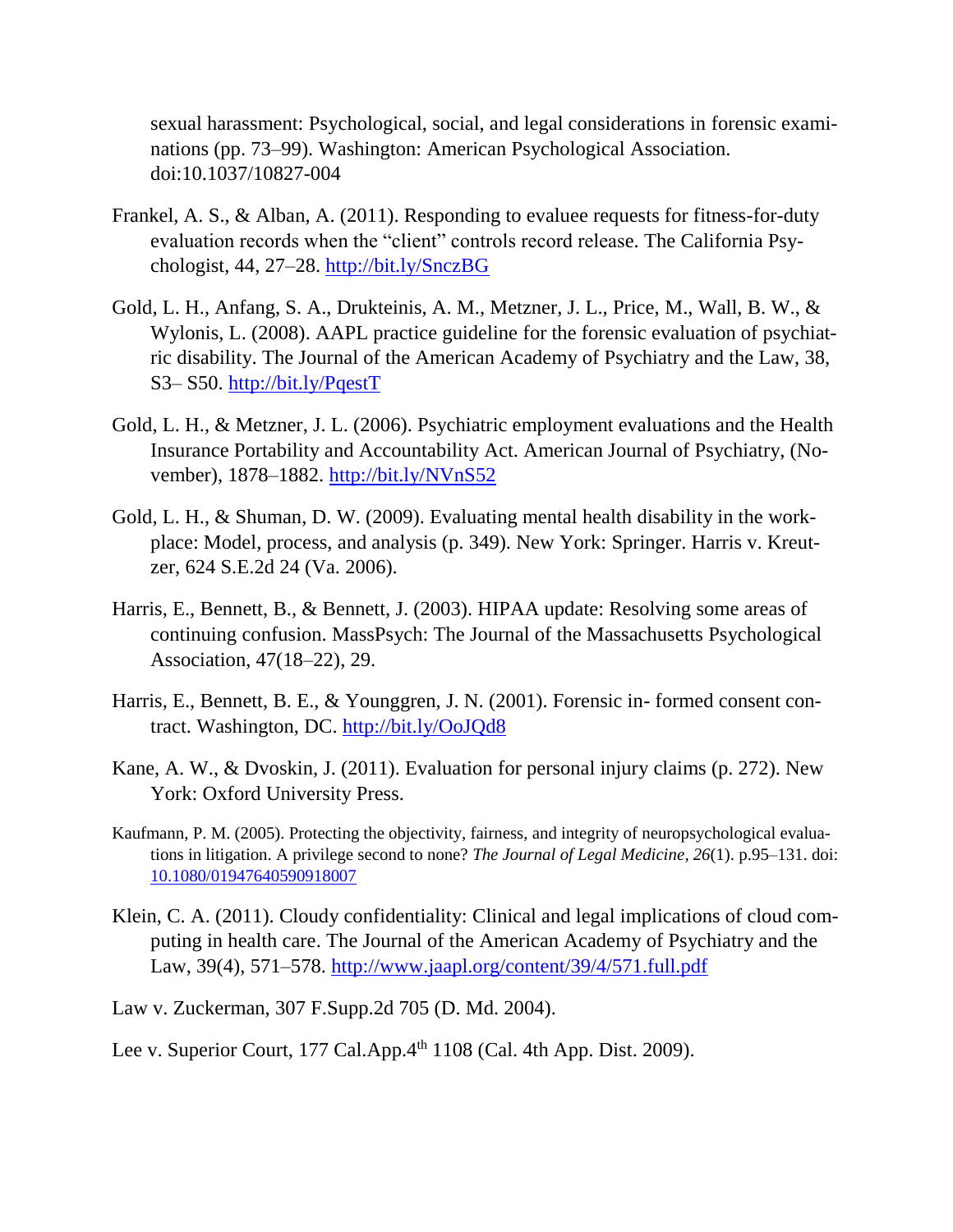- Lees-Haley, P. R., & Courtney, J. C. (2000). Disclosure of tests and raw test data to the courts: A need for reform. Neuropsychology Review, 10, 169–174. discussion 175– 182. <http://www.ncbi.nlm.nih.gov/pubmed/10983900>
- Lees-Haley, P. R., Courtney, J. C., & Dinkins, J. P. (2005). Revisiting the need for reform in the disclosure of tests and raw test data to the courts: The 2002 APA ethics code has not solved our dilemma. Journal of Forensic Psychology Practice, 5, 71–81. doi:10.1300/J158v05n02\_05
- Lewis, D., Rubin, P., & Drake, C. (2006). Expanding the net: Suggestions for forensic mental health examiners on identifying and obtaining third-party information. Journal of Forensic Psychology Practice, 6, 39–51. doi:10.1300/J158v06n02\_03. <http://bit.ly/Ovjmsa>
- Malina, A. C., Nelson, N. W., & Sweet, J. J. (2005). Framing the relationships in forensic neuropsychology: Ethical issues. Journal of Forensic Neuropsychology, 4, 21–44. doi:10.1300/J151v04n03\_03
- McGreal v. Ostrov, 368 F.3d 657 (7th Cir., 2004). Norskog v. Pfiel, 755 NE.2d 1 (Ill. 2001).
- Petrila, J., & Fader-Towe, H. (2010). Information sharing in criminal justice—Mental health collaborations: Working with HIPAA and other privacy laws. New York: Council of State Governments Justice Center.<http://1.usa.gov/QQCa1m>
- Pickar, D. B., & Kahn, J. J. (2011). Settlement-focused parenting plan consultations: An evaluative mediation alternative to child custody evaluations. Family Court Review, 49, 59–71. doi:10.1111/j.1744-1617.2010.01353.x. http://drjeffkahn.com/ Settlement-Focus.pdf
- Rapp, D. L., Ferber, P. S., & Bush, S. S. (2008). Unresolved issues about release of raw test data and test materials. The neuropsychology handbook (3rd ed.) (pp. 469–497). New York: Springer.
- Shapiro, D. L., & Smith, S. R. (2011). Negligence in professional prac- tice. In D. L. Shapiro & S. R. Smith (Eds.), Malpractice in psychology: A practical resource for clinicians (pp. 25–43). Washington, DC: American Psychological Association. doi:10.1037/12320-002
- Shepel, L., & Cameron, R. (1981). Strategies for preserving the con- fidentiality of psychological reports. Canadian Psychology, 22, 191–193. doi:10.1037/h0081187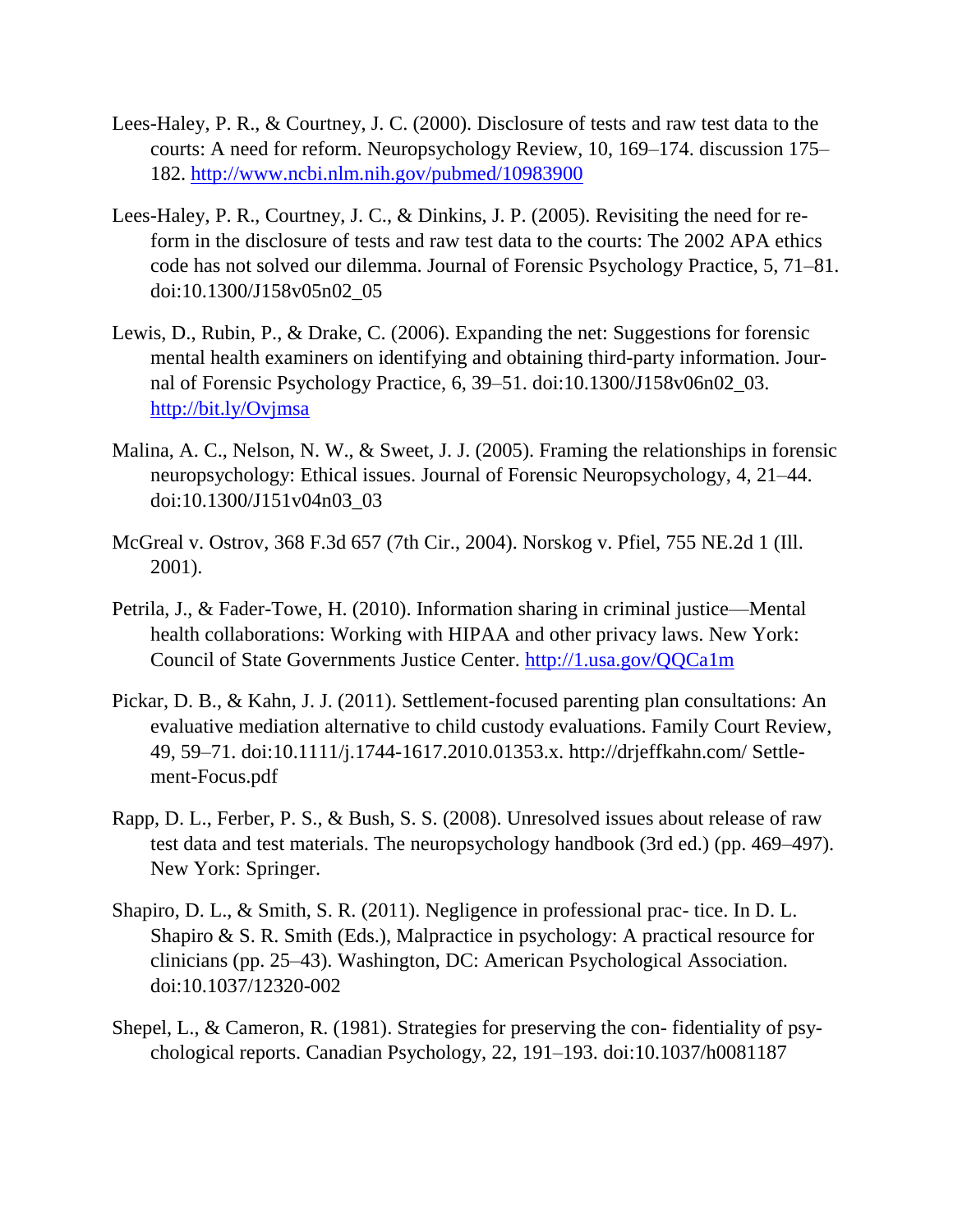- Smith, B. L., & Evans, F. B., III. (2004). The end of the world as we know it (and I feel fine): Comment on Erard. Journal of Personality Assessment, 82(1), 39–43. doi:10.1207/s15327752jpa8201\_7
- [State v. Cote, Case No. E2008-02483-CCA-R9-CD, 2010](http://scholar.google.com/scholar?scidkt=4080695424644442956&as_sdt=2&hl=en) WL 3760637 (Tenn. Crim. App. 2009).
- Stiles, P. G.,& Petrila, J. (2011). Research and confidentiality: Legal issues and risk management strategies. Psychology, Public Policy, and Law, 17, 333–356. American Psychological Association. doi:10.1037/a0022507
- Stock, H. V. (2006). Workplace violence: Advances in consultation and assessment. In A. M. Goldstein (Ed.), Forensic psychology: Emerging topics and expanding roles (pp. 511–552). Hoboken: Wiley.
- Stolar, A., & Koblenz, L. M. (2005). Privacy violation in fitness-for- duty evaluation. The Journal of the American Academy of Psychiatry and the Law, 33, 272–274. <http://bit.ly/R0ErHE>
- Todd v. Angelloz, 844 So.2d 316 (La. 1st Cir., 2003).
- Tossell, B., Stewart, E., & Goldman, J. (2006). The Health Insurance Portability and Accountability Act Privacy Rule and patient access to medical records (pp. 1–39). Washington: AARP. http:// bit.ly/Nh63NI
- Vanderpool, D. L. (2011). Risks of harm to the forensic expert: The legal perspective. In R. Sadoff, J. Baird, S. Bertoglia, E. Valenti, & D. Vanderpool (Eds.), Ethical issues in forensic psychiatry: Minimizing harm (pp. 198–211). New York: Wiley-Blackwell.